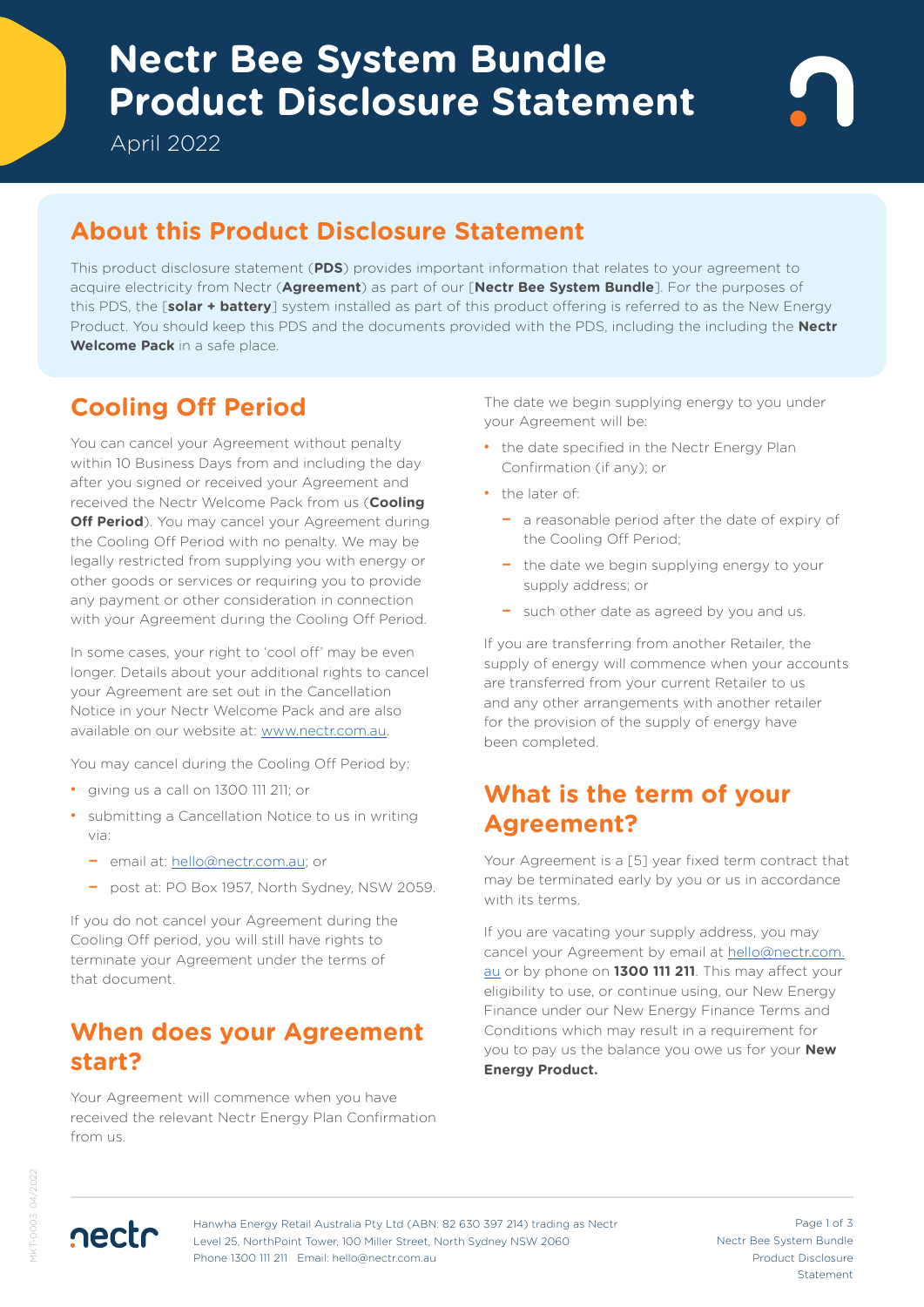# **Prices, Fees and Charges**

The price you pay for your energy supply under your Agreement is set out in your Nectr Energy Plan Confirmation in your Nectr Welcome Pack.

If the tariff on which your pricing is based changes part way through a billing period, we will calculate your next bill on a proportional basis for the previous and new tariff.

A full list of our fees and charges can be found in our Fee Schedule on our website at [www.nectr.com.au/](https://www.nectr.com.au/plans-and-fee) [plans-and-fee](https://www.nectr.com.au/plans-and-fee)s.

Any changes made to prices, charges, early termination payments and penalties, security deposits, service levels, concessions or rebates, or payment options will be made in accordance with the applicable law and regulatory requirements. We will use reasonable endeavours to notify you of these changes, which may include publishing the changes on our website.

# **Billing**

Bills will be made available to you via email at the end of each billing period. The billing period will be specified in your Agreement. We may estimate the amount of energy you have used if your meter cannot be read or we do not receive the meter data from our meter data provider. If your bill is based on estimated data, this will be clearly indicated on the bill. Where we offer alternative payment or billing options as part of your Agreement you must abide by the relevant conditions if you wish to make use of these options. These conditions will be clearly detailed as part of your Nectr Energy Plan Confirmation.

#### **Payment**

You must pay the total amount owing, including any additional charges in accordance with your Agreement , as shown on each bill including GST by the due date specified on the bill. Payment may be made in advance. You must pay your bill by credit/ debit card or direct debit (in accordance with a Direct Debit Request Services Agreement between you and us) or any other method permitted by us as stated on your bill or in your Agreement. To change your payment method to a different credit/debit card or direct debit, please email us at [hello@nectr.com.au](mailto:hello%40nectr.com.au?subject=) or call us on 1300 111 211.

### **Concessions and rebates**

You may be eligible for a government concession or rebate in relation to your energy bill. You can find further information about government concessions and rebates on our website [www.nectr.com.au/](https://www.nectr.com.au/concessions) [concessions](https://www.nectr.com.au/concessions).

#### **Service standards**

We will meet all legal and regulatory requirements applicable to your supply address. For example, if your supply address is in New South Wales then the legal and regulatory requirements in New South Wales apply. We will ensure that changes to service standards are made in accordance with applicable law and regulatory requirements.

### **Electronic transactions**

Some of the services you receive under your Agreement may be available electronically. These services will be provided in accordance with the terms of your Agreement and may include:

- **•** receiving your energy bill;
- **•** receiving marketing communications;
- **•** receiving notifications of changes to your energy plan, like price changes or updated terms and conditions;
- **•** paying your energy bill;
- **•** updating account details;
- **•** changing your energy plan;
- **•** referring a friend;
- **•** helping you move house;
- **•** accessing your consumption data;
- **•** engaging with us to manage account queries or complaints; and
- **•** helping you manage payment difficulties.

You acknowledge that you may receive services in connection with your Agreement electronically, and agree to be bound by any relevant transactions in accordance with relevant legislation and your Agreement.